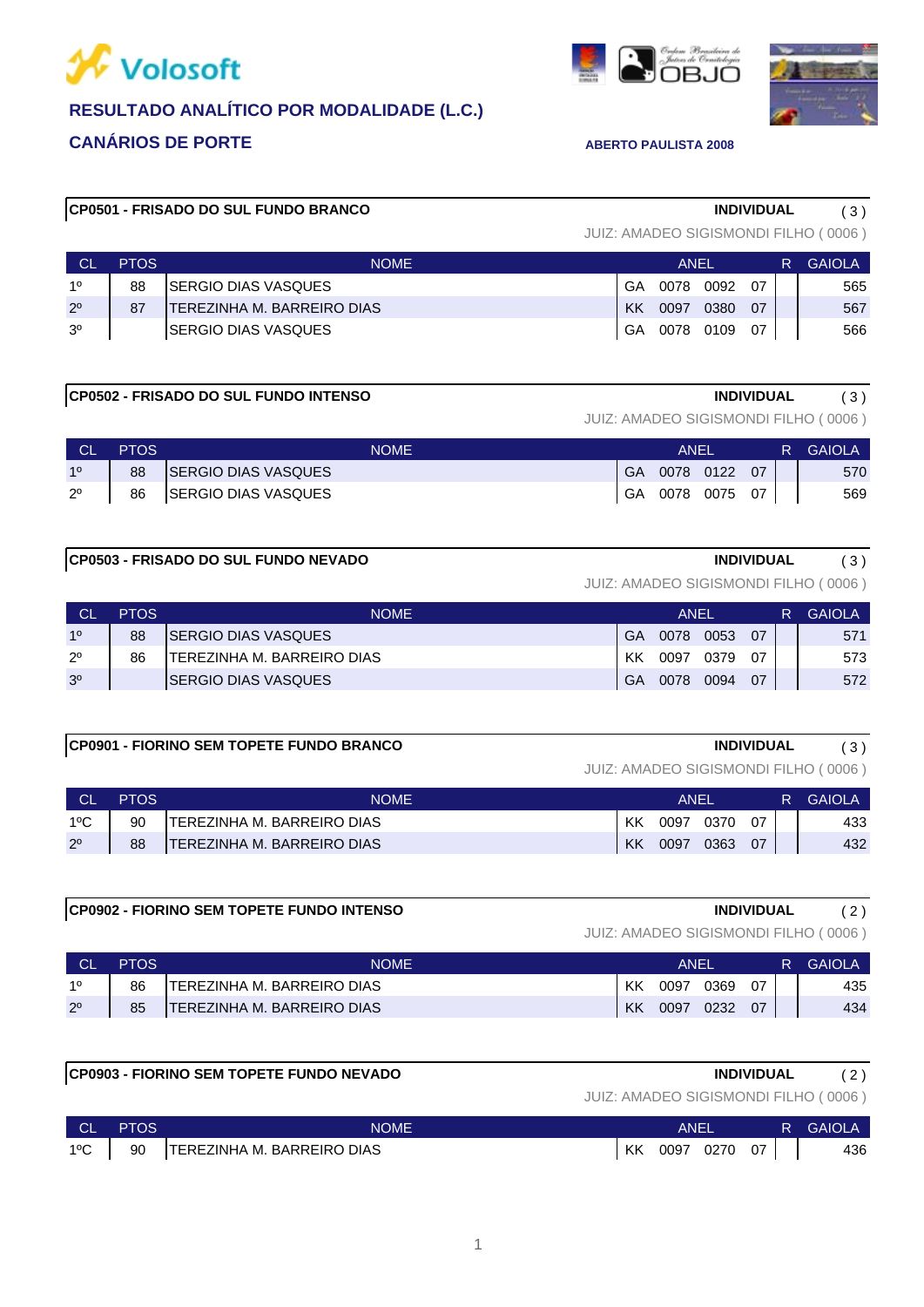



|        |             | <b>CP0903 - FIORINO SEM TOPETE FUNDO NEVADO</b> |                                      | INDIVIDUAL             | (2)           |
|--------|-------------|-------------------------------------------------|--------------------------------------|------------------------|---------------|
|        |             |                                                 | JUIZ: AMADEO SIGISMONDI FILHO (0006) |                        |               |
| $\cap$ | <b>PTOS</b> | <b>NOME</b>                                     |                                      | $\triangle$ NIEI<br>R. | <b>GAIOLA</b> |

| <b>CL</b>      | <b>PTOS</b> | <b>NOME</b>                |    | <b>ANEI</b> |      |    | <b>GAIOLA</b> |
|----------------|-------------|----------------------------|----|-------------|------|----|---------------|
| 2 <sup>0</sup> | 07<br>01    | TEREZINHA M. BARREIRO DIAS | KK | 0097        | 0342 | 07 | 437           |

# **CP0904 - FIORINO COM TOPETE FUNDO BRANCO INDIVIDUAL** ( 1 )

JUIZ: AMADEO SIGISMONDI FILHO ( 0006 )

| <b>CL</b> | <b>PTOS</b> | NOME                       | ANEI |      |      | R. | <b>GAIOLA</b> |     |
|-----------|-------------|----------------------------|------|------|------|----|---------------|-----|
| 10        | 88          | TEREZINHA M. BARREIRO DIAS | KK   | 0097 | 0373 | 07 |               | 438 |

| <b>CP0905 - FIORINO COM TOPETE FUNDO INTENSO</b> | <b>INDIVIDUAL</b>                                                                                                                                                                                                                                                                                                                                                                        |  |
|--------------------------------------------------|------------------------------------------------------------------------------------------------------------------------------------------------------------------------------------------------------------------------------------------------------------------------------------------------------------------------------------------------------------------------------------------|--|
|                                                  | $\begin{array}{c} \n\text{ii} & \n\begin{bmatrix}\n1 & 1 \\ 1 & 1\n\end{bmatrix} \\ \text{iii} & \n\begin{bmatrix}\n1 & 1 \\ 1 & 1\n\end{bmatrix} \\ \text{iv} & \n\begin{bmatrix}\n1 & 1 \\ 1 & 1\n\end{bmatrix} \\ \text{iv} & \n\begin{bmatrix}\n1 & 1 \\ 1 & 1\n\end{bmatrix} \\ \text{iv} & \n\begin{bmatrix}\n1 & 1 \\ 1 & 1\n\end{bmatrix} \\ \text{iv} & \n\begin{bmatrix}\n1 &$ |  |

JUIZ: AMADEO SIGISMONDI FILHO ( 0006 )

| <b>CL</b> | <b>PTOS</b>                        | <b>NOME</b> |    | ANEL |      |    |  | <b>GAIOLA</b> |
|-----------|------------------------------------|-------------|----|------|------|----|--|---------------|
| 88<br>10  | <b>ITEREZINHA M. BARREIRO DIAS</b> |             | KK | 0097 | 0269 | 07 |  | 439           |

| CP0906 - FIORINO COM TOPETE FUNDO NEVADO<br><b>INDIVIDUAL</b> |  |
|---------------------------------------------------------------|--|
|---------------------------------------------------------------|--|

| JUIZ: AMADEO SIGISMONDI FILHO (0006) |  |  |
|--------------------------------------|--|--|

| <b>CL</b>     | <b>PTOS</b> | NOME                           | ANEI |      |      |    | R. | <b>GAIOLA</b> |
|---------------|-------------|--------------------------------|------|------|------|----|----|---------------|
| $1^{\circ}$ C | 90          | CRIADOURO IBIRA- J.PIRES GOMES | FΑ   | 0062 | 0103 | 07 |    | 440           |
| $2^{\circ}$   | 87          | ITEREZINHA M. BARREIRO DIAS    | KK   | 0097 | 0259 | 07 |    | 441           |

### **CP3003 - BORDER FUNDO BRANCO PINTADO INDIVIDUAL** ( 1 )

JUIZ: AMADEO SIGISMONDI FILHO ( 0006 )

| <b>CLA</b>    | <b>PTOS</b> | <b>NOME</b>               | ANEI            |  | <b>R</b> GAIOLA |
|---------------|-------------|---------------------------|-----------------|--|-----------------|
| $1^{\circ}$ C |             | 90 SILVANO PEREIRA FERRAZ | EA 0026 0200 07 |  | 443             |

# **CP3006 - BORDER FUNDO AMARELO INTENSO PINTADO INDIVIDUAL** ( 1 )

| <b>CL</b> | PTOS | NOME                           |    | <b>ANE</b> |      |    | GAIOLA |
|-----------|------|--------------------------------|----|------------|------|----|--------|
| 10        | 88   | <b>ISILVANO PEREIRA FERRAZ</b> | EA | 0026       | 0202 | 07 | 444    |

| <b>ICP3009 - BORDER FUNDO AMARELO NEVADO PINTADO</b><br><b>INDIVIDUAL</b> |             |                                |  |    |           |    |    |                                      |
|---------------------------------------------------------------------------|-------------|--------------------------------|--|----|-----------|----|----|--------------------------------------|
|                                                                           |             |                                |  |    |           |    |    | JUIZ: AMADEO SIGISMONDI FILHO (0006) |
| <b>CL</b>                                                                 | <b>PTOS</b> | <b>NOME</b>                    |  |    | ANFI      |    | R. | GAIOLA                               |
| 10                                                                        | 88          | <b>ISILVANO PEREIRA FERRAZ</b> |  | FΑ | 0026 0201 | 07 |    | 445                                  |

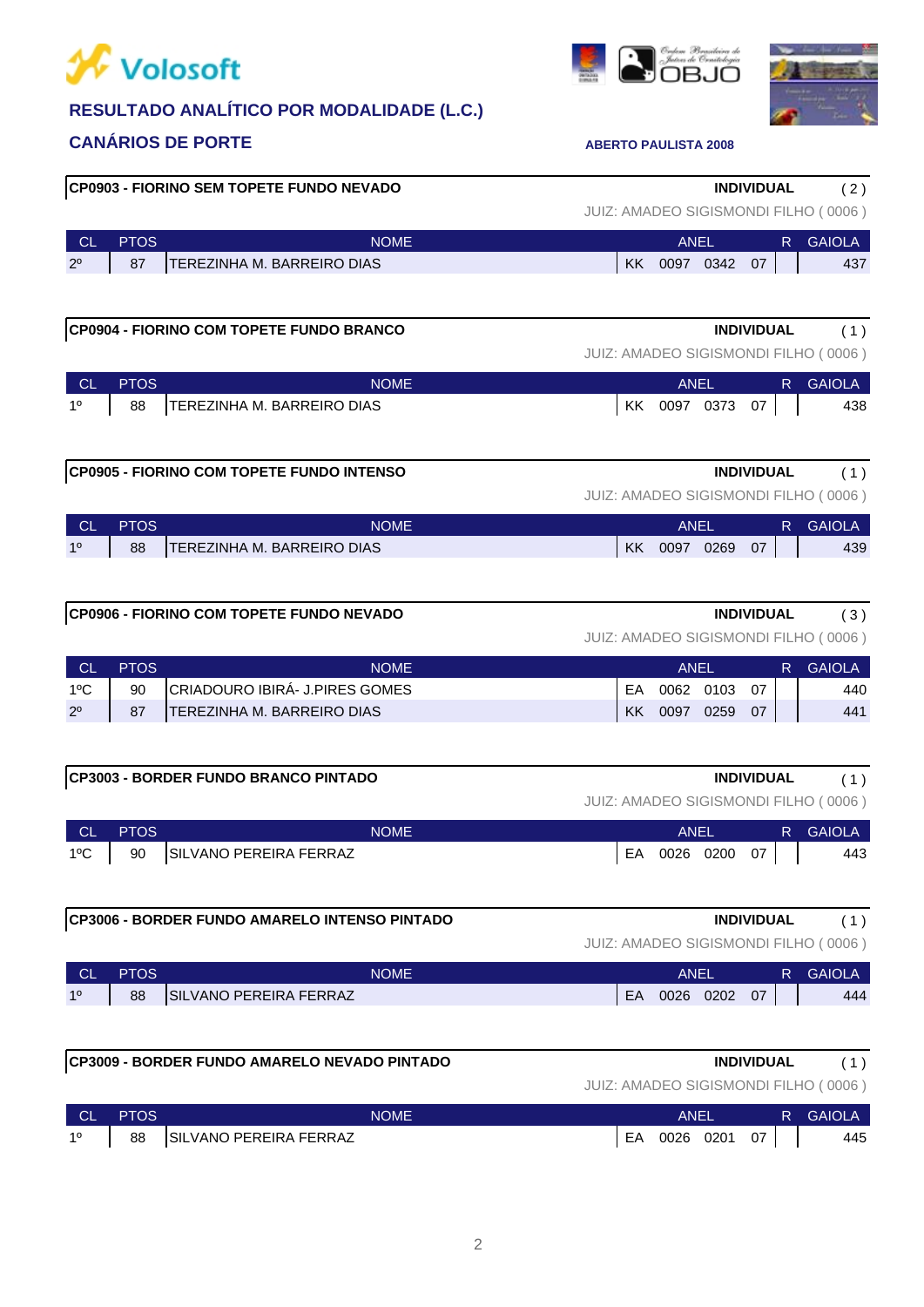



# **CP3501 - FIFE FANCY FUNDO BRANCO LIPOCRÔMICO INDIVIDUAL** ( 4 )

# CL PTOS ANEL R GAIOLA

|               |    | . <u>.</u>                    |    | , , , , <u>, ,</u> |    | $\mathbf{v}$ $\mathbf{v}$ $\mathbf{v}$ |
|---------------|----|-------------------------------|----|--------------------|----|----------------------------------------|
| $1^{\circ}$ C | 90 | <b>SILVANO PEREIRA FERRAZ</b> | EA | 0026 0028          | 07 | 489                                    |
| $2^{\circ}$   | 88 | SILVANO PEREIRA FERRAZ        | EA | 0026 0029          | 07 | 490                                    |

# **CP3504 - FIFE FANCY FUNDO AMARELO INTENSO LIPOCRÔMICO INDIVIDUAL** ( 1 )

JUIZ: AMADEO SIGISMONDI FILHO ( 0006 )

JUIZ: AMADEO SIGISMONDI FILHO ( 0006 )

Jutan de Craix<br>**OB.** I

| ∟ CL'<br><b>PTOS</b> | NOME                   |    | ANEI |      |    | R | <b>GAIOLA</b> |
|----------------------|------------------------|----|------|------|----|---|---------------|
| $1^{\circ}$ C<br>90  | SILVANO PEREIRA FERRAZ | EA | 0026 | 0037 | 07 |   | 492           |

### **CP3505 - FIFE FANCY FUNDO AMARELO INTENSO MELÂNICO INDIVIDUAL** ( 1 )

JUIZ: AMADEO SIGISMONDI FILHO ( 0006 )

| CL  | <b>PTOS</b> | <b>NOME</b>               | <b>ANF</b>   |    | <b>R</b> GAIOLA |
|-----|-------------|---------------------------|--------------|----|-----------------|
| 1ºC |             | 90 SILVANO PEREIRA FERRAZ | EA 0026 0041 | 07 | 493             |

### **CP3506 - FIFE FANCY FUNDO AMARELO INTENSO PINTADO INDIVIDUAL** ( 4 )

### JUIZ: AMADEO SIGISMONDI FILHO ( 0006 )

| <b>CL</b>      | <b>PTOS</b> | <b>NOME</b>             |    | ANEL |      |     | R. | <b>GAIOLA</b> |
|----------------|-------------|-------------------------|----|------|------|-----|----|---------------|
| $1^{\circ}$ C  | 90          | ISILVANO PEREIRA FERRAZ | FA | 0026 | 0007 | 07  |    | 496           |
| $2^{\circ}$    | 89          | ISILVANO PEREIRA FERRAZ | FA | 0026 | 0005 | -07 |    | 495           |
| 3 <sup>o</sup> |             | ISILVANO PEREIRA FERRAZ | FA | 0026 | 0024 | -07 |    | 497           |
| 4 <sup>0</sup> |             | ISILVANO PEREIRA FERRAZ | FA | 0026 | 0004 | 07  |    | 494           |

|               |             | CP3507 - FIFE FANCY FUNDO AMARELO NEVADO LIPOCRÔMICO |           |           | <b>INDIVIDUAL</b> |    |                                      |
|---------------|-------------|------------------------------------------------------|-----------|-----------|-------------------|----|--------------------------------------|
|               |             |                                                      |           |           |                   |    | JUIZ: AMADEO SIGISMONDI FILHO (0006) |
| <b>CL</b>     | <b>PTOS</b> | <b>NOME</b>                                          |           | ANFI      |                   | R. | GAIOLA                               |
| $1^{\circ}$ C | 90          | SILVANO PEREIRA FERRAZ                               | <b>FA</b> | 0026 0001 | 07                |    | 498                                  |

## **CP3509 - FIFE FANCY FUNDO AMARELO NEVADO PINTADO INDIVIDUAL** ( 3 )

|                | <b>PTOS</b> | <b>NOME</b>                    | ANEI |      |      |    |  | <b>GAIOLA</b> |
|----------------|-------------|--------------------------------|------|------|------|----|--|---------------|
| $1^{\circ}$ C  | 90          | <b>ISILVANO PEREIRA FERRAZ</b> | FΑ   | 0026 | 0033 | 07 |  | 500           |
| $2^{\circ}$    | 89          | ISILVANO PEREIRA FERRAZ        | FA   | 0026 | 0003 | 07 |  | 499           |
| 3 <sup>o</sup> |             | ISILVANO PEREIRA FERRAZ        | FΑ   | 0026 | 0038 | 07 |  | 501           |

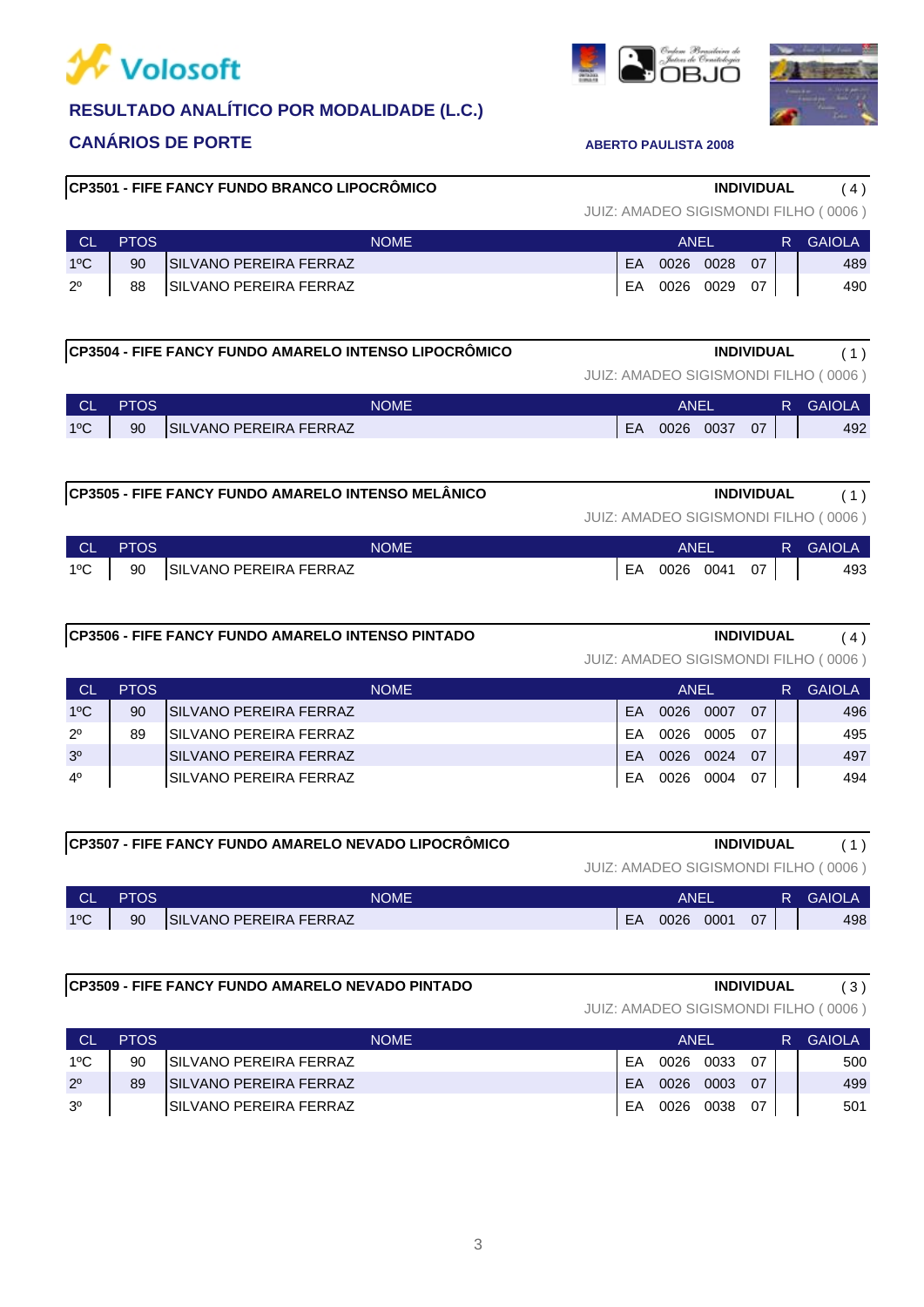



## **CP3601 - ESPANHOLA FUNDO BRANCO LIPOCRÔMICO INDIVIDUAL** ( 2 )

| JUIZ: AMADEO SIGISMONDI FILHO (0006) |  |  |
|--------------------------------------|--|--|
|--------------------------------------|--|--|

|             | PTOS | <b>NOME</b>                       |    | <b>ANFI</b> |      |    | R. | <b>GAIOLA</b> |
|-------------|------|-----------------------------------|----|-------------|------|----|----|---------------|
| 10          | 88   | ITEREZINHA M. BARREIRO DIAS       | KK | 0097        | 0200 | 07 |    | 502           |
| $2^{\circ}$ | 87   | <b>TEREZINHA M. BARREIRO DIAS</b> | KK | 0097        | 0208 | 07 |    | 503           |

# **CP3602 - ESPANHOLA FUNDO BRANCO MELÂNICO INDIVIDUAL** ( 4 )

JUIZ: AMADEO SIGISMONDI FILHO ( 0006 )

| <b>CL</b>      | <b>PTOS</b> | <b>NOME</b>                       |           | ANEL |      |    | R | <b>GAIOLA</b> |
|----------------|-------------|-----------------------------------|-----------|------|------|----|---|---------------|
| 10             | 88          | <b>IAMIGOS DA SANO</b>            | EA        | 0018 | 0011 | 07 |   | 504           |
| $2^{\circ}$    | 87          | TEREZINHA M. BARREIRO DIAS        | KK        | 0097 | 0207 | 07 |   | 507           |
| 3 <sup>o</sup> |             | <b>TEREZINHA M. BARREIRO DIAS</b> | <b>KK</b> | 0097 | 0184 | 07 |   | 505           |
| $4^{\circ}$    |             | ITEREZINHA M. BARREIRO DIAS       | KK        | 0097 | 0204 | 07 |   | 506           |
|                |             |                                   |           |      |      |    |   |               |

# **CP3603 - ESPANHOLA FUNDO BRANCO PINTADO INDIVIDUAL** ( 1 )

JUIZ: AMADEO SIGISMONDI FILHO ( 0006 )

| <b>CL</b> | <b>PTOS</b> | <b>NOME</b>                 |    | ANEI |      |    | R | <b>GAIOLA</b> |
|-----------|-------------|-----------------------------|----|------|------|----|---|---------------|
| 10        | 88          | ITEREZINHA M. BARREIRO DIAS | KK | 0097 | 0209 | 07 |   | 508           |

# **CP3604 - ESPANHOLA FUNDO AMARELO INTENSO LIPOCRÔMICO INDIVIDUAL** ( 8 )

JUIZ: AMADEO SIGISMONDI FILHO ( 0006 )

| <b>CL</b>      | <b>PTOS</b> | <b>NOME</b>                     |    | ANFI |      |    | R | GAIOLA |
|----------------|-------------|---------------------------------|----|------|------|----|---|--------|
| $1^{\circ}$ C  | 91          | ITEREZINHA M. BARREIRO DIAS     | КK | 0097 | 0215 | ሰ7 |   | 516    |
| $2^{\circ}$    | 90          | TEREZINHA M. BARREIRO DIAS      | KK | 0097 | 0193 | 07 |   | 515    |
| 3 <sup>0</sup> |             | <b>ISILVANO PEREIRA FERRAZ</b>  | FΑ | 0026 | 0302 | ሰ7 |   | 510    |
| 4 <sup>0</sup> |             | ICRIADOURO IBIRÁ- J.PIRES GOMES | FA | 0062 | 0011 | 07 |   | 512    |

# **CP3604 - ESPANHOLA FUNDO AMARELO INTENSO LIPOCRÔMICO QUARTETO** ( 1 )

### JUIZ: AMADEO SIGISMONDI FILHO ( 0006 )

| <b>CL</b>      | <b>PTOS</b> | <b>NOME</b>                        |           | ANEL |      |    | R | GAIOLA |
|----------------|-------------|------------------------------------|-----------|------|------|----|---|--------|
| 10             | 358         | <b>ITEREZINHA M. BARREIRO DIAS</b> | ΚK        | 0097 | 0216 | 07 |   | 519    |
| 1 <sup>0</sup> | 358         | TEREZINHA M. BARREIRO DIAS         | <b>KK</b> | 0097 | 0201 | 07 |   | 518    |
| 10             | 358         | ITEREZINHA M. BARREIRO DIAS        | ΚK        | 0097 | 0191 | 07 |   | 517    |
| 1 <sup>0</sup> | 358         | TEREZINHA M. BARREIRO DIAS         | KK        | 0097 | 0217 | 07 |   | 520    |

# **CP3605 - ESPANHOLA FUNDO AMARELO INTENSO MELÂNICO INDIVIDUAL** ( 9 )

| <b>CLASS</b>  | <b>PTOS</b> | NOME                   |    | ANEI |           |    | R. | <b>GAIOLA</b> |
|---------------|-------------|------------------------|----|------|-----------|----|----|---------------|
| $1^{\circ}$ C | 91          | SILVANO PEREIRA FERRAZ | EA |      | 0026 0025 | 07 |    | 522           |

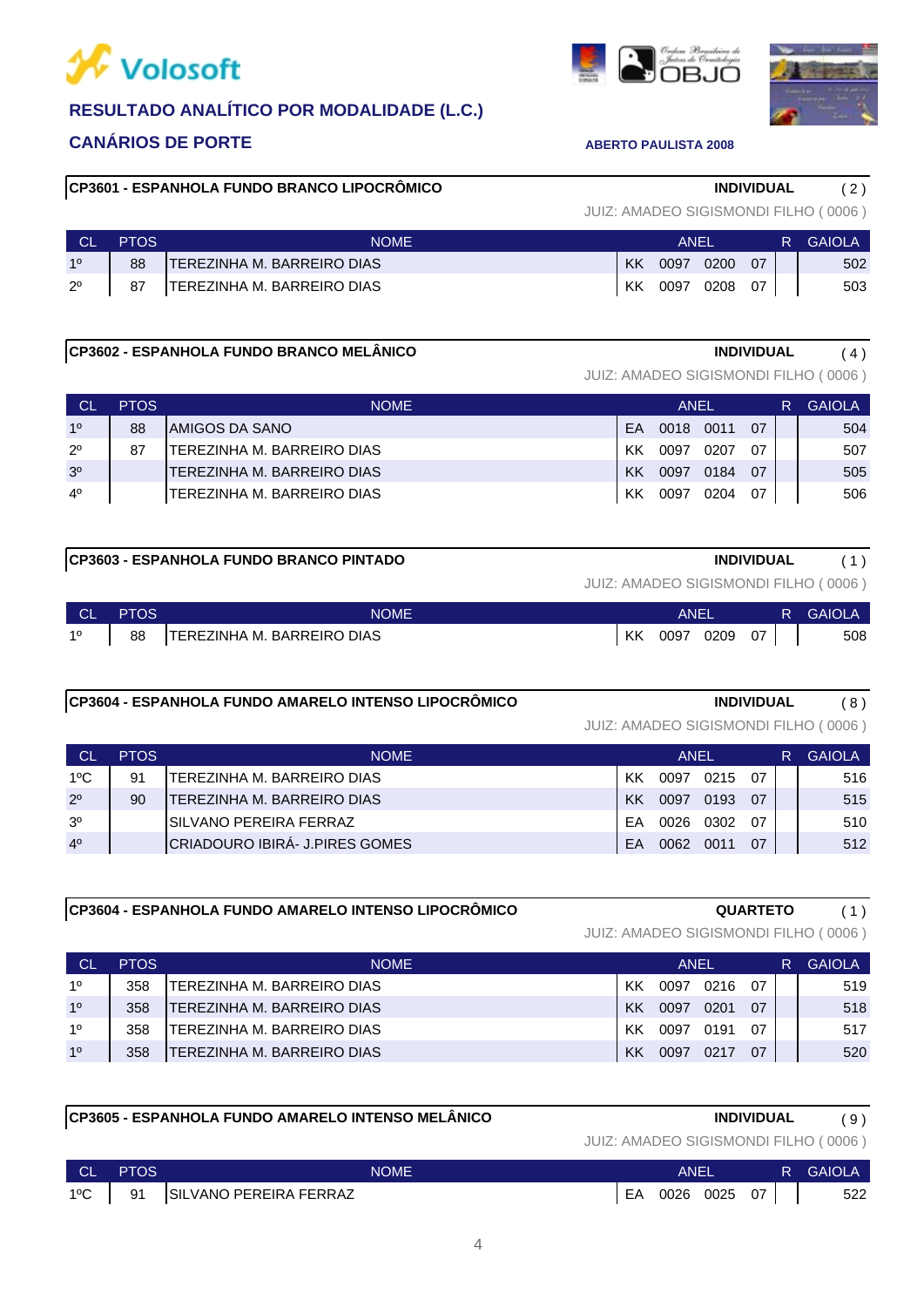



# **CP3605 - ESPANHOLA FUNDO AMARELO INTENSO MELÂNICO INDIVIDUAL** ( 9 )

# 4º SILVANO PEREIRA FERRAZ EA 0026 0017 07 | 521 3º | TEREZINHA M. BARREIRO DIAS | KK 0097 0176 07 | 528 2º 90 CRIADOURO IBIRÁ- J.PIRES GOMES [EA 0062 0004 07 | 523 5º | TEREZINHA M. BARREIRO DIAS | KK 0097 0186 07 | 529 CL PTOS NOME ANEL R GAIOLA

### **CP3606 - ESPANHOLA FUNDO AMARELO INTENSO PINTADO INDIVIDUAL** ( 6 )

JUIZ: AMADEO SIGISMONDI FILHO ( 0006 )

| СĽ             | PTOS. | <b>NOME</b>                |    | <b>ANFI</b> |           |      | R | <b>GAIOLA</b> |
|----------------|-------|----------------------------|----|-------------|-----------|------|---|---------------|
| 10             |       | TEREZINHA M. BARREIRO DIAS | КK | 0097        | 0192      | . በ7 |   | 535           |
| $2^{\circ}$    | 86    | IAMIGOS DA SANO            | FA |             | 0018 0015 | -07  |   | 530           |
| 3 <sup>o</sup> |       | TEREZINHA M. BARREIRO DIAS | KK | 0097        | 0173      | 07   |   | 533           |

## **CP3607 - ESPANHOLA FUNDO AMARELO NEVADO LIPOCRÔMICO INDIVIDUAL** ( 7 )

JUIZ: AMADEO SIGISMONDI FILHO ( 0006 )

JUIZ: AMADEO SIGISMONDI FILHO ( 0006 )

|                | PTOS. | NOME                           |           | ANFI |      |    | <b>GAIOLA</b> |
|----------------|-------|--------------------------------|-----------|------|------|----|---------------|
| $1^{\circ}$ C  | 90    | ISILVANO PEREIRA FERRAZ        | FA        | 0026 | 0308 | 07 | 539           |
| $2^{\circ}$    | 88    | <b>ISILVANO PEREIRA FERRAZ</b> | <b>FA</b> | 0026 | 0306 | 07 | 537           |
| 3 <sup>o</sup> |       | <b>ISILVANO PEREIRA FERRAZ</b> | FA        | 0026 | 0307 | 07 | 538           |

### **CP3608 - ESPANHOLA FUNDO AMARELO NEVADO MELÂNICO INDIVIDUAL** ( 12 )

# 3º CRIADOURO IBIRÁ- J.PIRES GOMES EA 0062 0002 07 550 2º 88 AMIGOS DA SANO EA 0018 0013 07 543 1º | 89 | TEREZINHA M. BARREIRO DIAS | KK 0097 0220 07 | | 554 4º SILVANO PEREIRA FERRAZ EA 0026 0008 07 | 544 5º SILVANO PEREIRA FERRAZ EA 0026 0014 07 | 546 CL PTOS NOME ANEL R GAIOLA

# **CP3609 - ESPANHOLA FUNDO AMARELO NEVADO PINTADO INDIVIDUAL** ( 3 )

JUIZ: AMADEO SIGISMONDI FILHO ( 0006 )

|                | PTOS. | <b>NOME</b>                                |    | ANFI |      |           | GAIOLA |
|----------------|-------|--------------------------------------------|----|------|------|-----------|--------|
| 10             | 88    | <b>ICRIADOURO IBIRA- J.PIRES GOMES</b>     | FA | 0062 | 0003 | <u>07</u> | 557    |
| $2^{\circ}$    | 87    | IVITO A. GIANNOCCARO CRIAD. VERDE E BRANCO | FA | 0027 | 0002 | ሰ7        | 555    |
| 3 <sup>o</sup> |       | CRIADOURO IBIRÁ- J.PIRES GOMES             | FA | 0062 | 0001 | 07        | 556    |

las.

|  | VV 00AL 0.1AS 01 |  |  |
|--|------------------|--|--|
|  | EA 0018 0015 07  |  |  |
|  | KK 0097 0173 07  |  |  |
|  |                  |  |  |
|  |                  |  |  |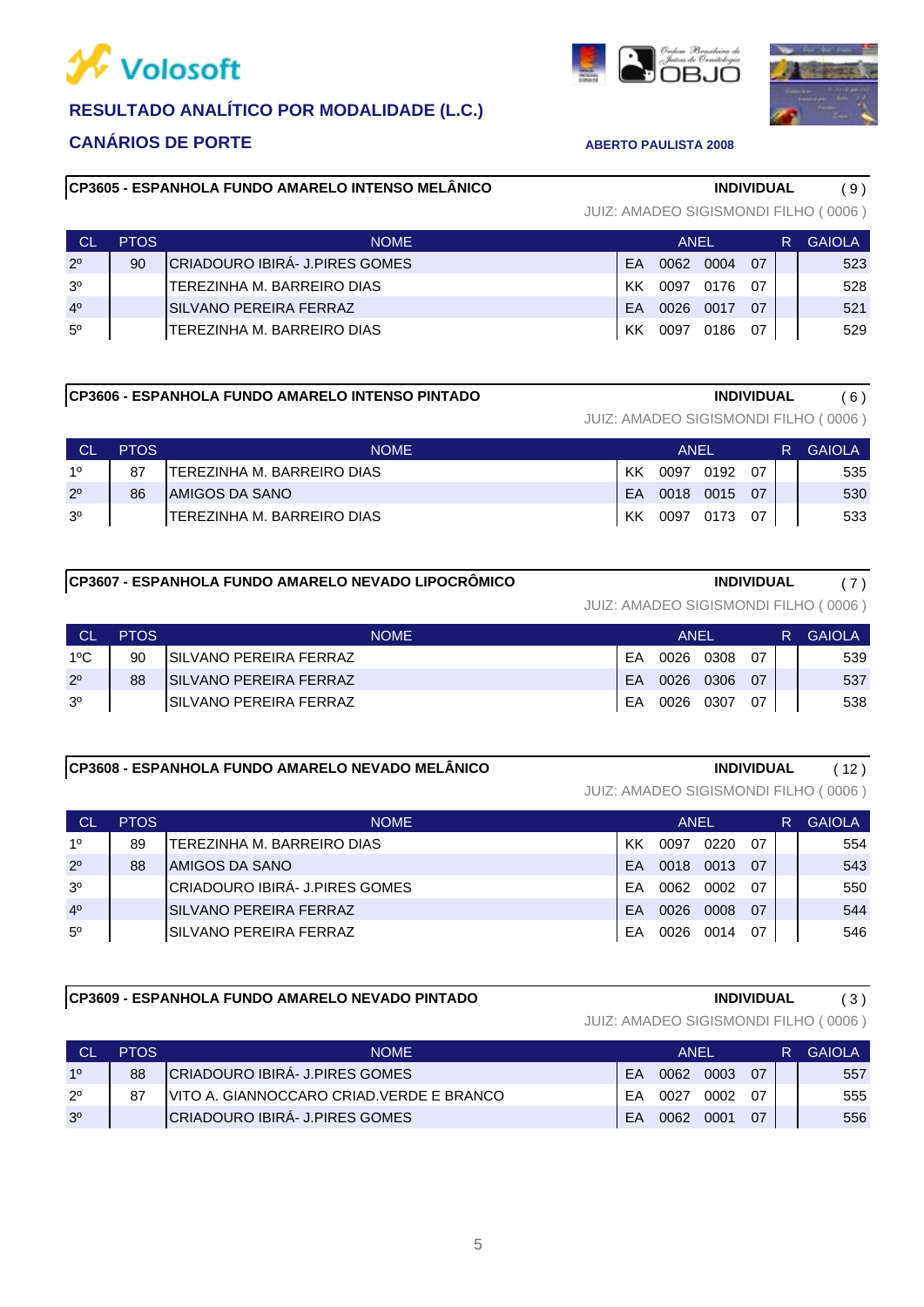



# **RESULTADO ANALÍTICO POR MODALIDADE (L.C.)**

# **CANÁRIOS DE PORTE ABERTO PAULISTA 2008**

# **CP5001 - LIZARD SEM CÚPULA FUNDO BRANCO INDIVIDUAL** ( 2 )

JUIZ: AMADEO SIGISMONDI FILHO ( 0006 )

|             | <b>PTOS</b> | <b>NOME</b>                 |    | <b>ANEL</b> |      |    | R | <b>GAIOLA</b> |
|-------------|-------------|-----------------------------|----|-------------|------|----|---|---------------|
| 10          | 88          | <b>ISERGIO DIAS VASQUES</b> | GA | 0078        | 0117 | 07 |   | 559           |
| $2^{\circ}$ | 87          | <b>SERGIO DIAS VASQUES</b>  | GA | 0078        | 0089 | 07 |   | 558           |

# **CP5007 - LIZARD COM CÚPULA FUNDO AMARELO INTENSO INDIVIDUAL** ( 2 )

JUIZ: AMADEO SIGISMONDI FILHO ( 0006 )

|             | <b>PTOS</b> | <b>NOME</b>                 | ANEI |      |      |    | R. | <b>GAIOLA</b> |
|-------------|-------------|-----------------------------|------|------|------|----|----|---------------|
| 10          | 88          | <b>ISERGIO DIAS VASQUES</b> | GA   | 0078 | 0086 | 07 |    | 560           |
| $2^{\circ}$ | 87          | <b>SERGIO DIAS VASQUES</b>  | GA   | 0078 | 0105 | 07 |    | 561           |

## **CP5008 - LIZARD COM CÚPULA FUNDO AMARELO NEVADO INDIVIDUAL** ( 3 )

JUIZ: AMADEO SIGISMONDI FILHO ( 0006 )

| ∟ CL           | <b>PTOS</b> | <b>NOME</b>                 | ANFI |           |           | R  | <b>GAIOLA</b> |     |
|----------------|-------------|-----------------------------|------|-----------|-----------|----|---------------|-----|
| 10             | 88          | <b>ISERGIO DIAS VASQUES</b> | GA   | 0078 0107 |           | 07 |               | 564 |
| $2^{\circ}$    | 87          | <b>ISERGIO DIAS VASQUES</b> | GA   |           | 0078 0072 | 07 |               | 563 |
| 3 <sup>o</sup> |             | ISERGIO DIAS VASQUES        | GA   | 0078      | 0069      | 07 |               | 562 |

# **CP6001 - TOPETE ALEMÃO FUNDO BRANCO LIPOCRÔMICO INDIVIDUAL** ( 8 )

JUIZ: AMADEO SIGISMONDI FILHO ( 0006 )

| <b>CL</b>      | <b>PTOS</b> | <b>NOME</b>                        | ANEL |      |      |    | R | <b>GAIOLA</b> |
|----------------|-------------|------------------------------------|------|------|------|----|---|---------------|
| 10             | 87          | <b>IPEDRO H. DE BARROS MACETTI</b> | JG.  | 0098 | 0071 | 07 |   | 447           |
| $2^{\circ}$    | 86          | IPEDRO H. DE BARROS MACETTI        | JG.  | 0098 | 0081 | 07 |   | 448           |
| 3 <sup>o</sup> |             | <b>IPEDRO H. DE BARROS MACETTI</b> | .IG  | 0098 | 0111 | 07 |   | 450           |
| 4 <sup>0</sup> |             | IPEDRO H. DE BARROS MACETTI        | JG.  | 0098 | 0110 | በ7 |   | 449           |
| 5 <sup>0</sup> |             | TEREZINHA M. BARREIRO DIAS         | KK   | 0097 | 0292 | 07 |   | 452           |

# **CP6001 - TOPETE ALEMÃO FUNDO BRANCO LIPOCRÔMICO QUARTETO** ( 1 )

| <b>Cl</b>      | <b>PTOS</b> | <b>NOME</b>                 |    | ANEL |      |    | R | GAIOLA |
|----------------|-------------|-----------------------------|----|------|------|----|---|--------|
| 10             | 356         | ITEREZINHA M. BARREIRO DIAS | КK | 0097 | 0246 | 07 |   | 454    |
| 1 <sup>0</sup> | 356         | TEREZINHA M. BARREIRO DIAS  | KK | 0097 | 0271 | 07 |   | 455    |
| 10             | 356         | TEREZINHA M. BARREIRO DIAS  | ΚK | 0097 | 0291 | 07 |   | 456    |
| 10             | 356         | TEREZINHA M. BARREIRO DIAS  | KK | 0097 | 0350 | 07 |   | 457    |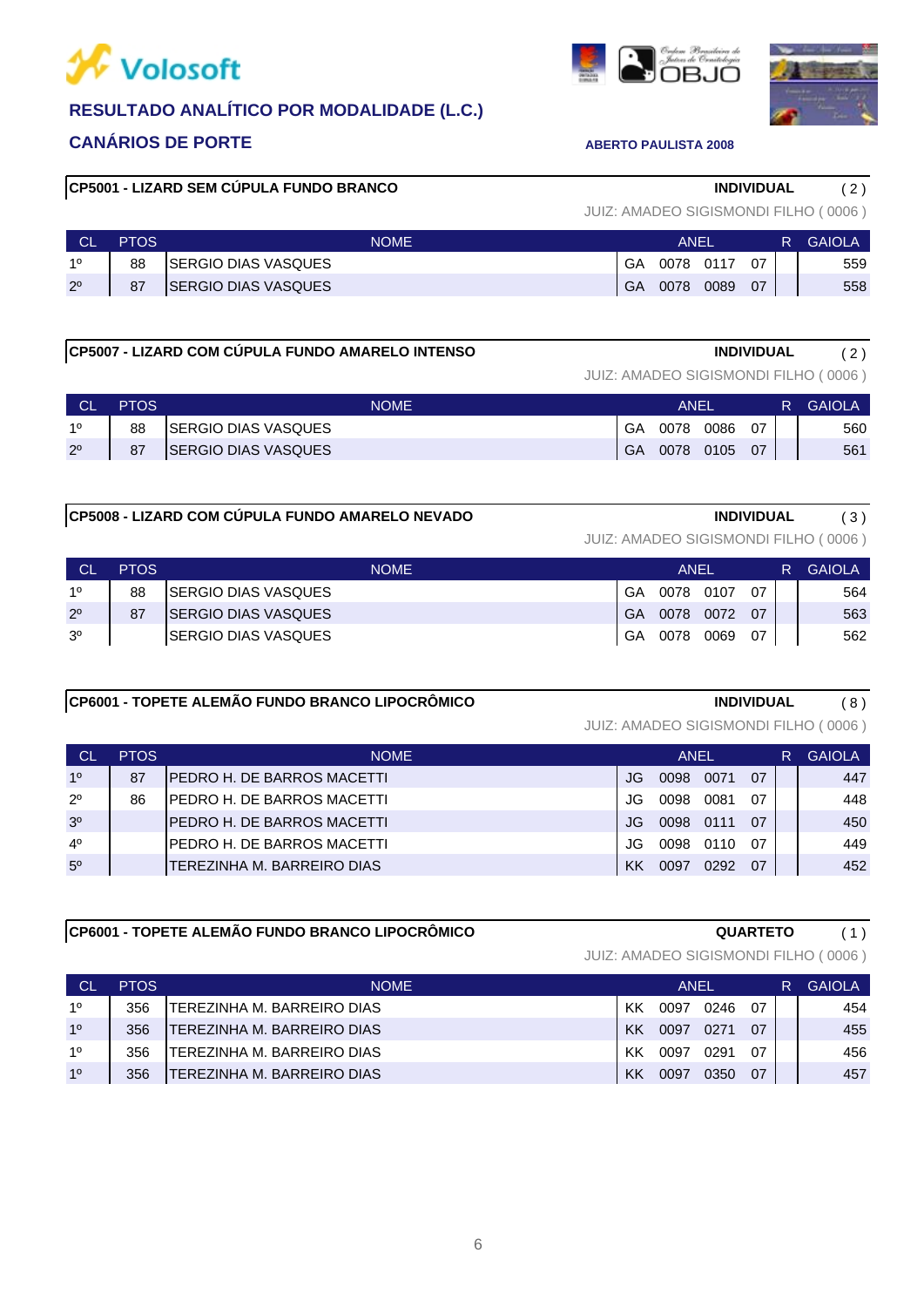



# **CP6002 - TOPETE ALEMÃO FUNDO BRANCO MELÂNICO INDIVIDUAL** ( 3 )

JUIZ: AMADEO SIGISMONDI FILHO ( 0006 )

| <b>GAIOLA</b> |
|---------------|
| 460           |
| 461           |
|               |

# **CP6004 - TOPETE ALEMÃO FUNDO BRANCO DOMINANTE MELÂNICO INDIVIDUAL** ( 2 )

JUIZ: AMADEO SIGISMONDI FILHO ( 0006 )

| <b>CL</b>   | <b>PTOS</b> | <b>NOME</b>                       |    | <b>ANE</b> |      |    | R. | GAIOL/ |
|-------------|-------------|-----------------------------------|----|------------|------|----|----|--------|
| $1^{\circ}$ | 87          | <b>TEREZINHA M. BARREIRO DIAS</b> | KK | 0097       | 0337 | 07 |    | 465    |

# **CP6005 - TOPETE ALEMÃO FUNDO AMARELO INTENSO LIPOCRÔMICO INDIVIDUAL** ( 3 )

2º 87 TEREZINHA M. BARREIRO DIAS KK 0097 0256 07 467 1º 88 TEREZINHA M. BARREIRO DIAS (KK 0097 0290 07 | 468 3º SILVANO PEREIRA FERRAZ EA 0026 0085 07 466 CL PTOS NOME ANEL R GAIOLA

# **CP6007 - TOPETE ALEMÃO FUNDO AMARELO NEVADO LIPOCRÔMICO INDIVIDUAL** ( 5 )

JUIZ: AMADEO SIGISMONDI FILHO ( 0006 )

|                | <b>PTOS</b> | <b>NOME</b>                    | ANFI |      |              | R   | GAIOLA |     |
|----------------|-------------|--------------------------------|------|------|--------------|-----|--------|-----|
| $1^{\circ}$ C  | 90          | ITEREZINHA M. BARREIRO DIAS    | ΚK   | 0097 | 0247         | 07  |        | 474 |
| $2^{\circ}$    | 88          | <b>ISILVANO PEREIRA FERRAZ</b> | FA.  | 0026 | 0062         | -07 |        | 471 |
| 3 <sup>0</sup> |             | ISILVANO PEREIRA FERRAZ        | EA   |      | 0026 0116 07 |     |        | 472 |

### **CP6008 - TOPETE ALEMÃO FUNDO AMARELO NEVADO MELÂNICO INDIVIDUAL** ( 7 )

| <b>CL</b>      | <b>PTOS</b> | <b>NOME</b>                               |     | ANEL |      |     | <b>GAIOLA</b> |
|----------------|-------------|-------------------------------------------|-----|------|------|-----|---------------|
| $1^{\circ}$ C  | 90          | TEREZINHA M. BARREIRO DIAS                | KK  | 0097 | 0252 | 07  | 481           |
| $2^{\circ}$    | 89          | SILVANO PEREIRA FERRAZ                    | FA  | 0026 | 0301 | -07 | 476           |
| 3 <sup>o</sup> |             | VITO A. GIANNOCCARO CRIAD. VERDE E BRANCO | FΑ  | 0027 | 0068 | 07  | 478           |
| $4^{\circ}$    |             | PEDRO H. DE BARROS MACETTI                | JG. | 0098 | 0076 | 07  | 479           |
| 5 <sup>o</sup> |             | PEDRO H. DE BARROS MACETTI                | JG. | 0098 | 0083 | 07  | 480           |

|        |             | CP7001 - GLOSTER SEM TOPETE FUNDO BRANCO LIPOCRÔMICO | INDIVIDUAL                           | (3)                |
|--------|-------------|------------------------------------------------------|--------------------------------------|--------------------|
|        |             |                                                      | JUIZ: AMADEO SIGISMONDI FILHO (0006) |                    |
| $\sim$ | <b>DTOC</b> | <b>NIOME</b>                                         | $\triangle$ NIEI<br>D                | $\triangle$ AIOL A |

| <b>CL</b> | <b>PTOS</b> | <b>NOME</b>                    | ANEI |              |  |  | <b>R</b> GAIOLA |
|-----------|-------------|--------------------------------|------|--------------|--|--|-----------------|
| 10        | 89          | CRIADOURO IBIRA- J.PIRES GOMES | EA   | 0062 0116 07 |  |  | 361             |

| JUIZ: AMADEO SIGISMONDI FILHO (0006) |  |  |
|--------------------------------------|--|--|
|                                      |  |  |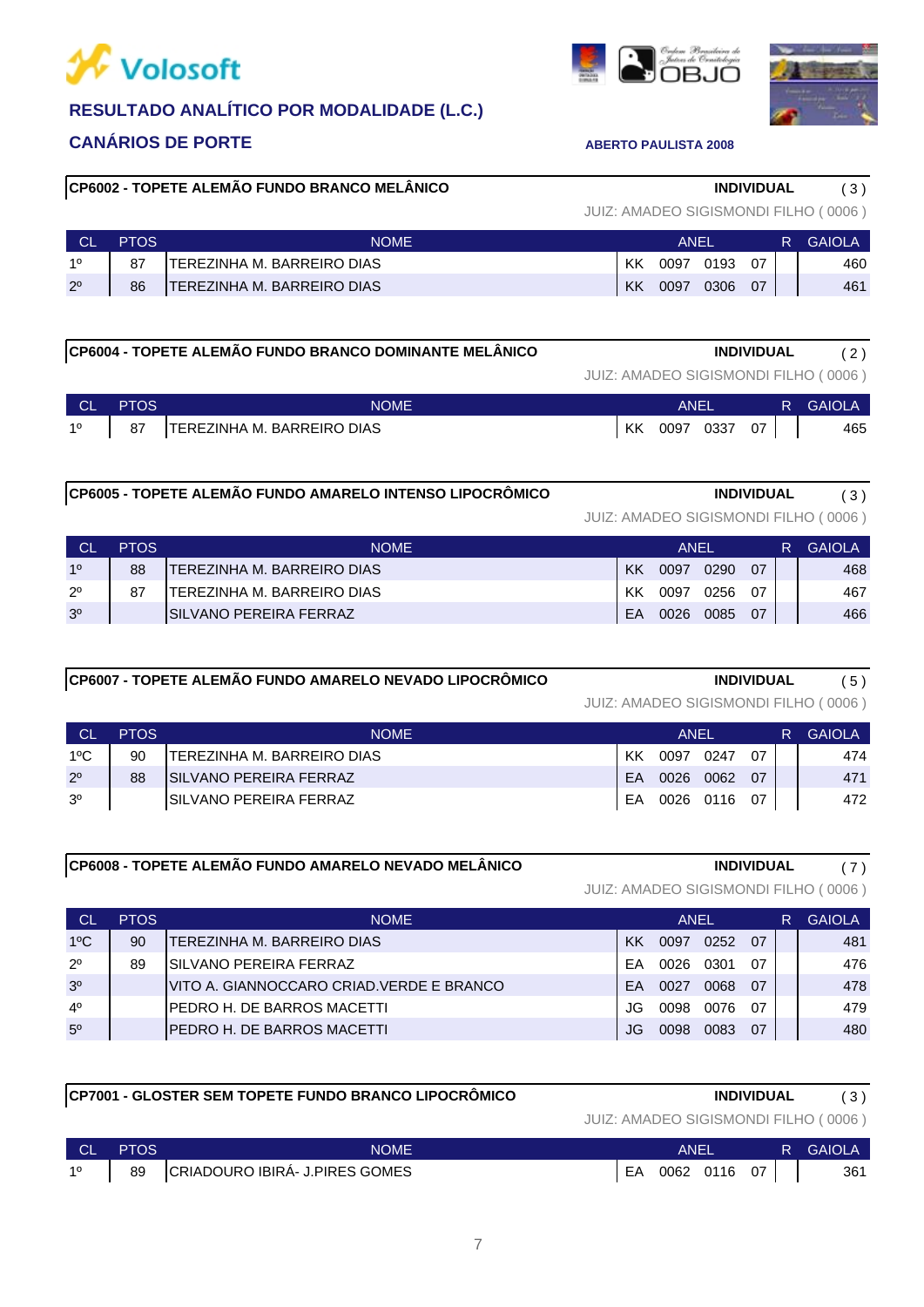# **W** Volosoft



# **CANÁRIOS DE PORTE ABERTO PAULISTA 2008**

# **CP7001 - GLOSTER SEM TOPETE FUNDO BRANCO LIPOCRÔMICO INDIVIDUAL** ( 3 )

|  | JUIZ: AMADEO SIGISMONDI FILHO (0006) |  |  |
|--|--------------------------------------|--|--|
|  |                                      |  |  |

| <b>CL</b>      | <b>PTOS</b> | <b>NOME</b>              |           | ANEI |           |    | R. | <b>GAIOLA</b> |
|----------------|-------------|--------------------------|-----------|------|-----------|----|----|---------------|
| 2 <sup>0</sup> | 88          | A CASA DO GLOSTER - ALEX | <b>NA</b> |      | 0006 0014 | 07 |    | 362           |

# **CP7002 - GLOSTER SEM TOPETE FUNDO BRANCO MELÂNICO INDIVIDUAL** ( 3 )

JUIZ: AMADEO SIGISMONDI FILHO ( 0006 )

| <b>CL</b>      | <b>PTOS</b> | NOME                     | ANFI      |      |      |    | <b>GAIOLA</b> |
|----------------|-------------|--------------------------|-----------|------|------|----|---------------|
| 10             | 89          | <b>IDORIVAL BISSOLI</b>  |           | 0077 | 0133 | 07 | 363           |
| 2 <sup>0</sup> | 88          | A CASA DO GLOSTER - ALEX | <b>NA</b> | 0006 | 0007 | 07 | 365           |

## **CP7003 - GLOSTER SEM TOPETE FUNDO BRANCO PINTADO INDIVIDUAL** ( 3 )

JUIZ: AMADEO SIGISMONDI FILHO ( 0006 )

|                | <b>PTOS</b> | NOME.                           | ANFI |      |      |           | GAIOLA |
|----------------|-------------|---------------------------------|------|------|------|-----------|--------|
| $1^{\circ}$ C  | 90          | ICRIADOURO IBIRA- J.PIRES GOMES | FA   | 0062 | 0010 | . ሰ7      | 366    |
| $2^{\circ}$    | 89          | CRIADOURO IBIRÁ- J.PIRES GOMES  | FA   | 0062 | 0077 | <u>07</u> | 367    |
| 3 <sup>0</sup> |             | IA CASA DO GLOSTER - ALEX       | NA   | 0006 | 0036 | ሰ7        | 368    |

# **CP7006 - GLOSTER SEM TOPETE FUNDO AMARELO INTENSO PINTADO INDIVIDUAL** ( 1 )

JUIZ: AMADEO SIGISMONDI FILHO ( 0006 )

| ∣ CL          | <b>PTOS</b> | <b>NOME</b>     |      | ANEI |      |    | R. | <b>GAIOLA</b> |
|---------------|-------------|-----------------|------|------|------|----|----|---------------|
| $1^{\circ}$ C | 90          | DORIVAL BISSOLI | - CJ | 0077 | 0329 | 07 |    | 369           |

### **CP7007 - GLOSTER SEM TOPETE FUNDO AMARELO NEVADO LIPOCRÔMICO INDIVIDUAL** ( 4 )

JUIZ: AMADEO SIGISMONDI FILHO ( 0006 )

JUIZ: AMADEO SIGISMONDI FILHO ( 0006 )

| <b>CL</b>      | <b>PTOS</b> | <b>NOME</b>              | ANEL      |      |      |    | R. | <b>GAIOLA</b> |
|----------------|-------------|--------------------------|-----------|------|------|----|----|---------------|
| $1^{\circ}$ C  | 90          | <b>IMS CANARIOS</b>      | EA        | 0040 | 0014 | 07 |    | 371           |
| $2^{\circ}$    | 88          | A CASA DO GLOSTER - ALEX | <b>NA</b> | 0006 | 0010 | 07 |    | 373           |
| 3 <sup>o</sup> |             | <b>IMS CANARIOS</b>      | EA        | 0040 | 0050 | 07 |    | 372           |

# **CP7008 - GLOSTER SEM TOPETE FUNDO AMARELO NEVADO MELÂNICO INDIVIDUAL** ( 10 )

4º SILVANO PEREIRA FERRAZ EA 0026 0130 07 377 3º SILVANO PEREIRA FERRAZ 2 20026 0126 0126 07 | 376 1ºC 90 SILVANO PEREIRA FERRAZ EA 0026 0009 07 375 2º | 89 |SILVANO PEREIRA FERRAZ | EA 0026 0131 07 | | 378 CL PTOS NOME ANEL R GAIOLA

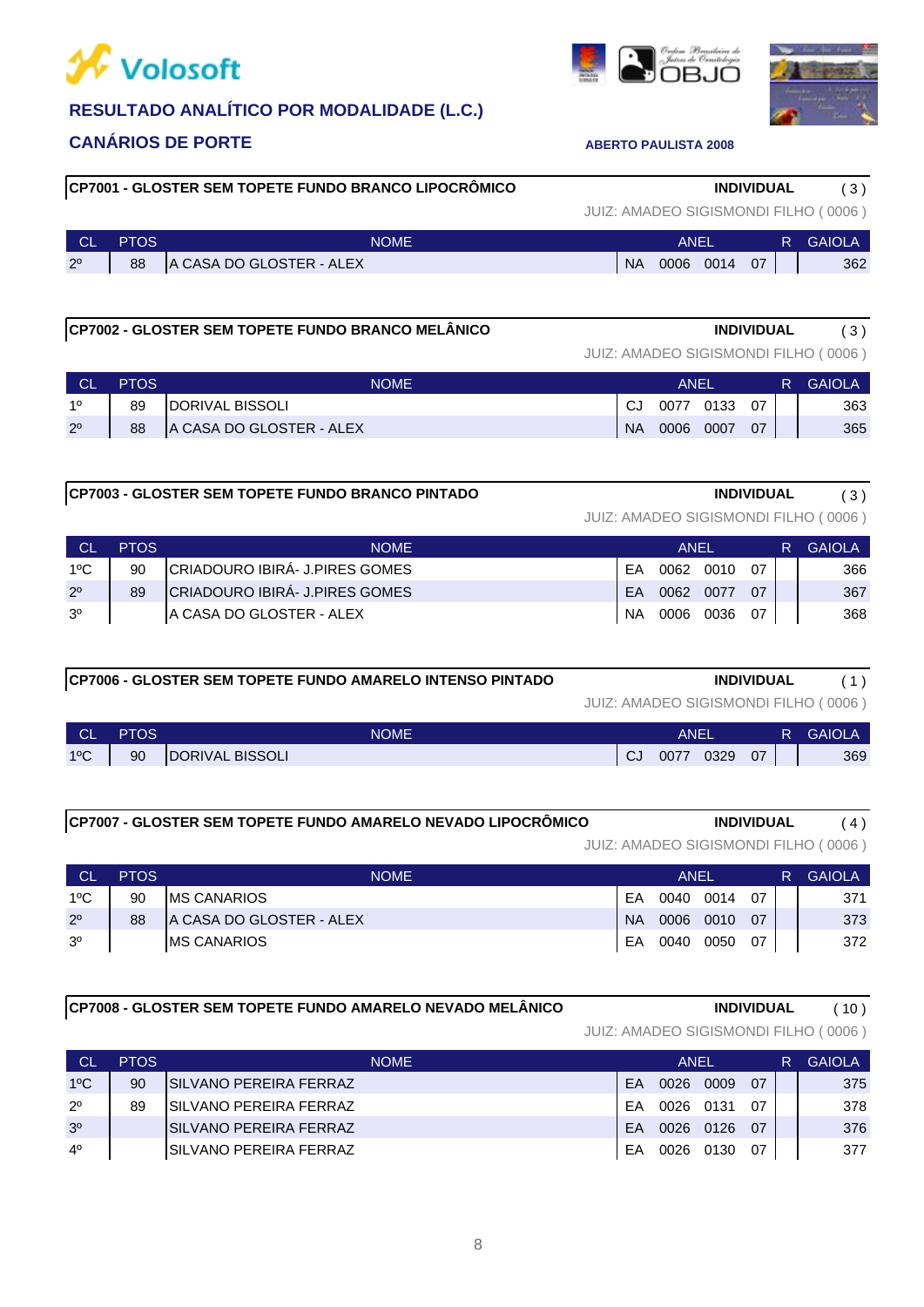



| <b>CL</b>      | <b>PTOS</b> | <b>NOME</b>              |           | ANEI |      |    | R. | <b>GAIOLA</b> |
|----------------|-------------|--------------------------|-----------|------|------|----|----|---------------|
| 5 <sup>o</sup> |             | A CASA DO GLOSTER - ALEX | <b>NA</b> | 0006 | 0017 | 07 |    | 382           |

### **CP7009 - GLOSTER SEM TOPETE FUNDO AMARELO NEVADO PINTADO INDIVIDUAL** ( 10 )

# 3º SILVANO PEREIRA FERRAZ 2000 | EA 0026 0042 07 | 385 2º 87 A CASA DO GLOSTER - ALEX NA 2006 0011 07 | 392 1º 88 CRIADOURO IBIRÁ- J.PIRES GOMES EA 0062 0066 07 391 4º SILVANO PEREIRA FERRAZ 2 | EA 0026 0003 07 | 384 JUIZ: AMADEO SIGISMONDI FILHO ( 0006 ) CL PTOS NOME ANEL R GAIOLA

5º MS CANARIOS EA 0040 0193 07 390

| CP7009 - GLOSTER SEM TOPETE FUNDO AMARELO NEVADO PINTADO | <b>QUARTETO</b> |
|----------------------------------------------------------|-----------------|
|----------------------------------------------------------|-----------------|

JUIZ: AMADEO SIGISMONDI FILHO ( 0006 )

| СL             | <b>PTOS</b> | <b>NOME</b>             |     | <b>ANEL</b> |      |    | R | <b>GAIOLA</b> |
|----------------|-------------|-------------------------|-----|-------------|------|----|---|---------------|
| 1 <sup>0</sup> | 358         | <b>IDORIVAL BISSOLI</b> | CJ  | 0077        | 0250 | 07 |   | 396           |
| 1 <sup>0</sup> | 358         | <b>IDORIVAL BISSOLI</b> | CJ. | 0077        | 0344 | 07 |   | 397           |
| 1 <sup>0</sup> | 358         | DORIVAL BISSOLI         | CJ  | 0077        | 0005 | 07 |   | 394           |
| 10             | 358         | DORIVAL BISSOLI         | CJ. | 0077        | 0177 | 07 |   | 395           |

### **CP7010 - GLOSTER COM TOPETE FUNDO BRANCO LIPOCRÔMICO INDIVIDUAL** ( 2 )

# JUIZ: AMADEO SIGISMONDI FILHO ( 0006 )

| <b>CL</b>     | <b>PTOS</b> | NOME                     |           | ANFI         |           |    | R. | <b>GAIOLA</b> |
|---------------|-------------|--------------------------|-----------|--------------|-----------|----|----|---------------|
| $1^{\circ}$ C | 90          | A CASA DO GLOSTER - ALEX | <b>NA</b> |              | 0006 0022 | 07 |    | 399           |
| $2^{\circ}$   | 88          | DORIVAL BISSOLI          | CJ        | 0077 0281 07 |           |    |    | 398           |

# **CP7011 - GLOSTER COM TOPETE FUNDOBRANCO MELÂNICO INDIVIDUAL** ( 6 )

| JUIZ: AMADEO SIGISMONDI FILHO (0006) |  |
|--------------------------------------|--|

| СL             | <b>PTOS</b> | <b>NOME</b>                                | <b>ANFL</b> |      |           |    | R | <b>GAIOLA</b> |
|----------------|-------------|--------------------------------------------|-------------|------|-----------|----|---|---------------|
| $1^{\circ}$ C  | 90          | A CASA DO GLOSTER - ALEX                   | <b>NA</b>   |      | 0006 0193 | 07 |   | 405           |
| $2^{\circ}$    | 88          | <b>ISILVANO PEREIRA FERRAZ</b>             | FΑ          |      | 0026 0136 | በ7 |   | 401           |
| 3 <sup>o</sup> |             | <b>IDORIVAL BISSOLI</b>                    | C.I         | 0077 | 0341      | 07 |   | 400           |
| $4^{\circ}$    |             | IVITO A. GIANNOCCARO CRIAD. VERDE E BRANCO | FΑ          | 0027 | 0017      | 07 |   | 402           |

### **CP7012 - GLOSTER COM TOPETE FUNDO BRANCO PINTADO INDIVIDUAL** ( 4 )

JUIZ: AMADEO SIGISMONDI FILHO ( 0006 )

| <b>CL</b> | PTOS | <b>NOME</b> | ANEL | ь | <b>GAIOLA</b> |
|-----------|------|-------------|------|---|---------------|
|           |      |             |      |   |               |

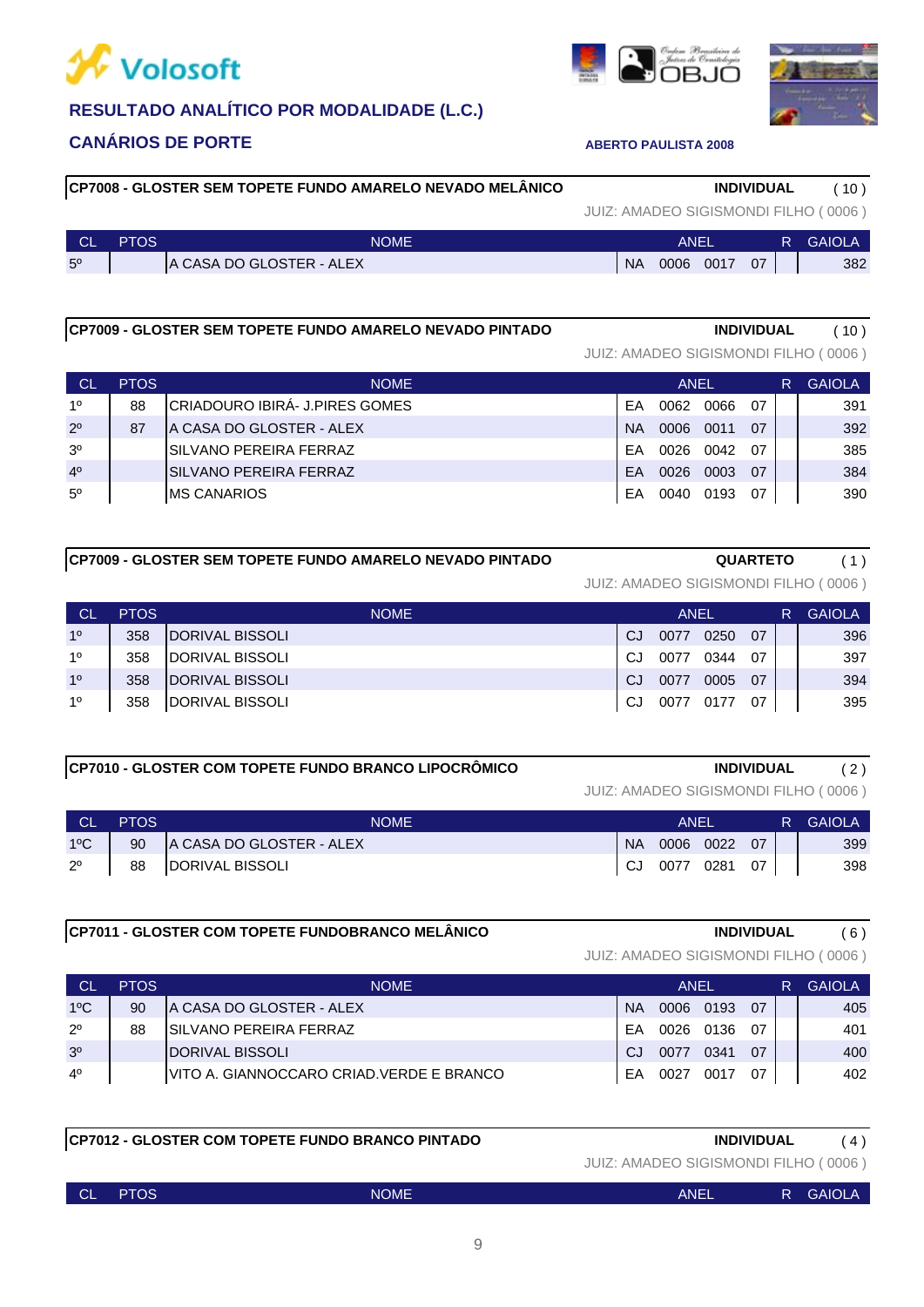



# **CP7012 - GLOSTER COM TOPETE FUNDO BRANCO PINTADO INDIVIDUAL** ( 4 )

# 3º MS CANARIOS **EA 0040 0087 07 407** 2º 88 A CASA DO GLOSTER - ALEX NA 2006 0013 07 | 408 1ºC 90 A CASA DO GLOSTER - ALEX  $\vert$  NA 0006 0031 07  $\vert$  409 4º | DORIVAL BISSOLI | CJ 0077 0100 07 | 406 CL PTOS NOME ANEL R GAIOLA

## **CP7012 - GLOSTER COM TOPETE FUNDO BRANCO PINTADO QUARTETO** ( 1 )

JUIZ: AMADEO SIGISMONDI FILHO ( 0006 )

| CL             | <b>PTOS</b> | NOME.                   | ANEL |      |      |    | R | <b>GAIOLA</b> |
|----------------|-------------|-------------------------|------|------|------|----|---|---------------|
| 1 <sup>0</sup> | 355         | DORIVAL BISSOLI         | CJ.  | 0077 | 0010 | 07 |   | 410           |
| 10             | 355         | <b>IDORIVAL BISSOLI</b> | CJ.  | 0077 | 0065 | 07 |   | 411           |
| 10             | 355         | DORIVAL BISSOLI         | .CJ  | 0077 | 0171 | 07 |   | 412           |
| 1 <sup>0</sup> | 355         | DORIVAL BISSOLI         | CJ.  | 0077 | 0255 | 07 |   | 413           |
|                |             |                         |      |      |      |    |   |               |

| CP7014 - GLOSTER COM TOPETE FUNDO AMARELO INTENSO MELÂNICO | <b>INDIVIDUAL</b> |  |
|------------------------------------------------------------|-------------------|--|

JUIZ: AMADEO SIGISMONDI FILHO ( 0006 )

| 10 | <b>CL</b> | PTOS | <b>NOME</b>                      | ANEI |      |      |    | R | <b>GAIOLA</b> |
|----|-----------|------|----------------------------------|------|------|------|----|---|---------------|
|    |           | 88   | <b>BISSOLI</b><br><b>DORIVAL</b> | - Cu | 007. | 0266 | 07 |   | 414           |

| CP7017 - GLOSTER COM TOPETE FUNDO AMARELO NEVADO MELÂNICO | <b>INDIVIDUAL</b> | 10 <sup>1</sup> |
|-----------------------------------------------------------|-------------------|-----------------|

|                |             |                                |           |      |           |    |   | JUIZ: AMADEO SIGISMONDI FILHO (0006) |
|----------------|-------------|--------------------------------|-----------|------|-----------|----|---|--------------------------------------|
| <b>CL</b>      | <b>PTOS</b> | <b>NOME</b>                    | ANEL      |      |           |    | R | <b>GAIOLA</b>                        |
| 10             | 88          | CRIADOURO IBIRÁ- J.PIRES GOMES | FA        | 0062 | 0078      | 07 |   | 419                                  |
| $2^{\circ}$    | 87          | IA CASA DO GLOSTER - ALEX      | <b>NA</b> | 0006 | 0008      | 07 |   | 423                                  |
| 3 <sup>o</sup> |             | ISILVANO PEREIRA FERRAZ        | FΑ        |      | 0026 0118 | 07 |   | 417                                  |
| 4 <sup>0</sup> |             | IA CASA DO GLOSTER - ALEX      | <b>NA</b> | 0006 | 0120      | 07 |   | 424                                  |

**CP7018 - GLOSTER COM TOPETE FUNDO AMARELO NEVADO PINTADO INDIVIDUAL** ( 6 )

JUIZ: AMADEO SIGISMONDI FILHO ( 0006 )

| <b>CL</b>      | <b>PTOS</b> | <b>NOME</b>               | ANEL      |      |      |    | <b>GAIOLA</b> |
|----------------|-------------|---------------------------|-----------|------|------|----|---------------|
| $1^{\circ}$ C  | 90          | <b>IMS CANARIOS</b>       | EA        | 0040 | 0168 | 07 | 427           |
| $2^{\circ}$    | 88          | IA CASA DO GLOSTER - ALEX | <b>NA</b> | 0006 | 0033 | 07 | 430           |
| 3 <sup>o</sup> |             | <b>IMS CANARIOS</b>       | EA        | 0040 | 0155 | 07 | 426           |
| 4 <sup>0</sup> |             | <b>IMS CANARIOS</b>       | EA        | 0040 | 0030 | 07 | 425           |